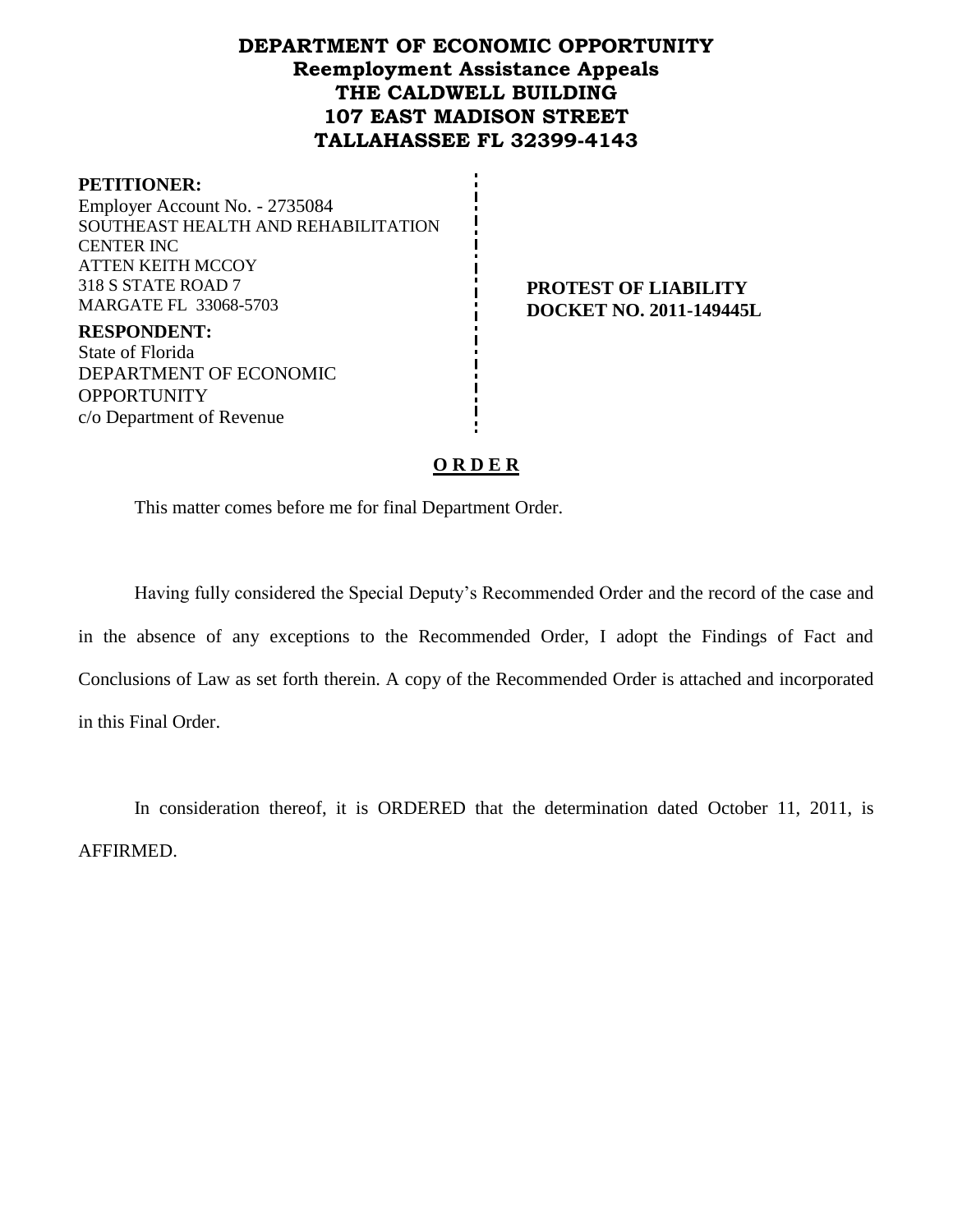#### **JUDICIAL REVIEW**

Any request for judicial review must be initiated within 30 days of the date the Order was filed. Judicial review is commenced by filing one copy of a *Notice of Appeal* with the DEPARTMENT OF ECONOMIC OPPORTUNITY at the address shown at the top of this Order and a second copy, with filing fees prescribed by law, with the appropriate District Court of Appeal. It is the responsibility of the party appealing to the Court to prepare a transcript of the record. If no court reporter was at the hearing, the transcript must be prepared from a copy of the Special Deputy's hearing recording, which may be requested from the Office of Appeals.

Cualquier solicitud para revisión judicial debe ser iniciada dentro de los 30 días a partir de la fecha en que la Orden fue registrada. La revisión judicial se comienza al registrar una copia de un *Aviso de Apelación* con la Agencia para la Innovación de la Fuerza Laboral [*DEPARTMENT OF ECONOMIC OPPORTUNITY]* en la dirección que aparece en la parte superior de este *Orden* y una segunda copia, con los honorarios de registro prescritos por la ley, con el Tribunal Distrital de Apelaciones pertinente. Es la responsabilidad de la parte apelando al tribunal la de preparar una transcripción del registro. Si en la audiencia no se encontraba ningún estenógrafo registrado en los tribunales, la transcripción debe ser preparada de una copia de la grabación de la audiencia del Delegado Especial [*Special Deputy*], la cual puede ser solicitada de la Oficina de Apelaciones.

Nenpòt demann pou yon revizyon jiridik fèt pou l kòmanse lan yon peryòd 30 jou apati de dat ke Lòd la te depoze a. Revizyon jiridik la kòmanse avèk depo yon kopi yon *Avi Dapèl* ki voye bay DEPARTMENT OF ECONOMIC OPPORTUNITY lan nan adrès ki parèt pi wo a, lan tèt *Lòd* sa a e yon dezyèm kopi, avèk frè depo ki preskri pa lalwa, bay Kou Dapèl Distrik apwopriye a. Se responsabilite pati k ap prezante apèl la bay Tribinal la pou l prepare yon kopi dosye a. Si pa te gen yon stenograf lan seyans lan, kopi a fèt pou l prepare apati de kopi anrejistreman seyans lan ke Adjwen Spesyal la te fè a, e ke w ka mande Biwo Dapèl la voye pou ou.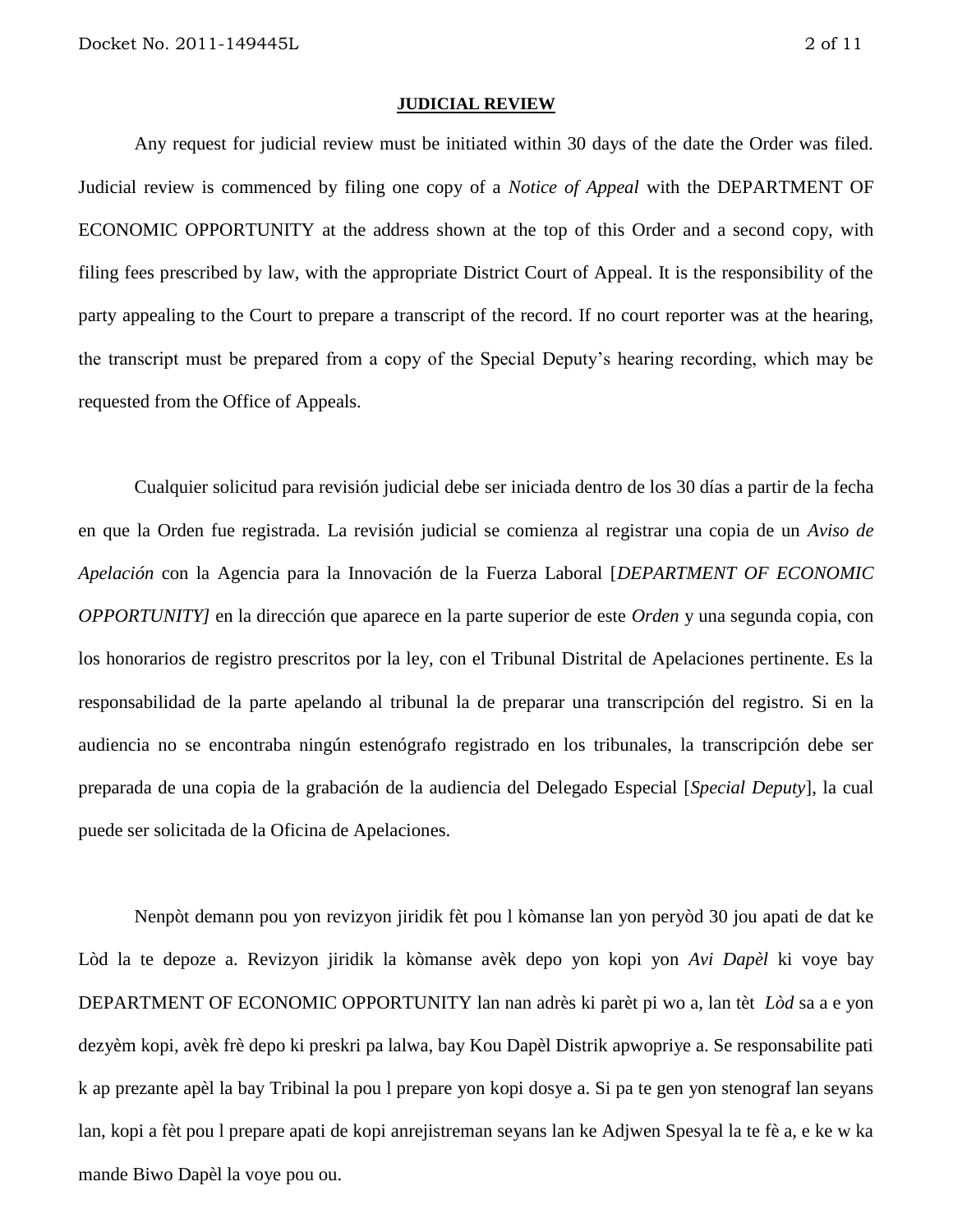DONE and ORDERED at Tallahassee, Florida, this \_\_\_\_\_\_\_ day of **July, 2012**.



Altemese Smith, Assistant Director, Reemployment Assistance Services DEPARTMENT OF ECONOMIC OPPORTUNITY

FILED ON THIS DATE PURSUANT TO § 120.52, FLORIDA STATUTES, WITH THE DESIGNATED DEPARTMENT CLERK, RECEIPT OF WHICH IS HEREBY ACKNOWLEDGED.

\_\_\_\_\_\_\_\_\_\_\_\_\_\_\_\_\_\_\_\_\_\_\_\_\_\_\_\_ \_\_\_\_\_\_\_\_\_\_\_\_ DEPUTY CLERK DATE

#### **CERTIFICATE OF SERVICE**

**I HEREBY CERTIFY that true and correct copies of the foregoing Final Order have been furnished to the persons listed below in the manner described, on the \_\_\_\_\_\_\_ day of July, 2012**.

Shmun 12.Z

SHANEDRA Y. BARNES, Special Deputy Clerk DEPARTMENT OF ECONOMIC OPPORTUNITY Reemployment Assistance Appeals 107 EAST MADISON STREET TALLAHASSEE FL 32399-4143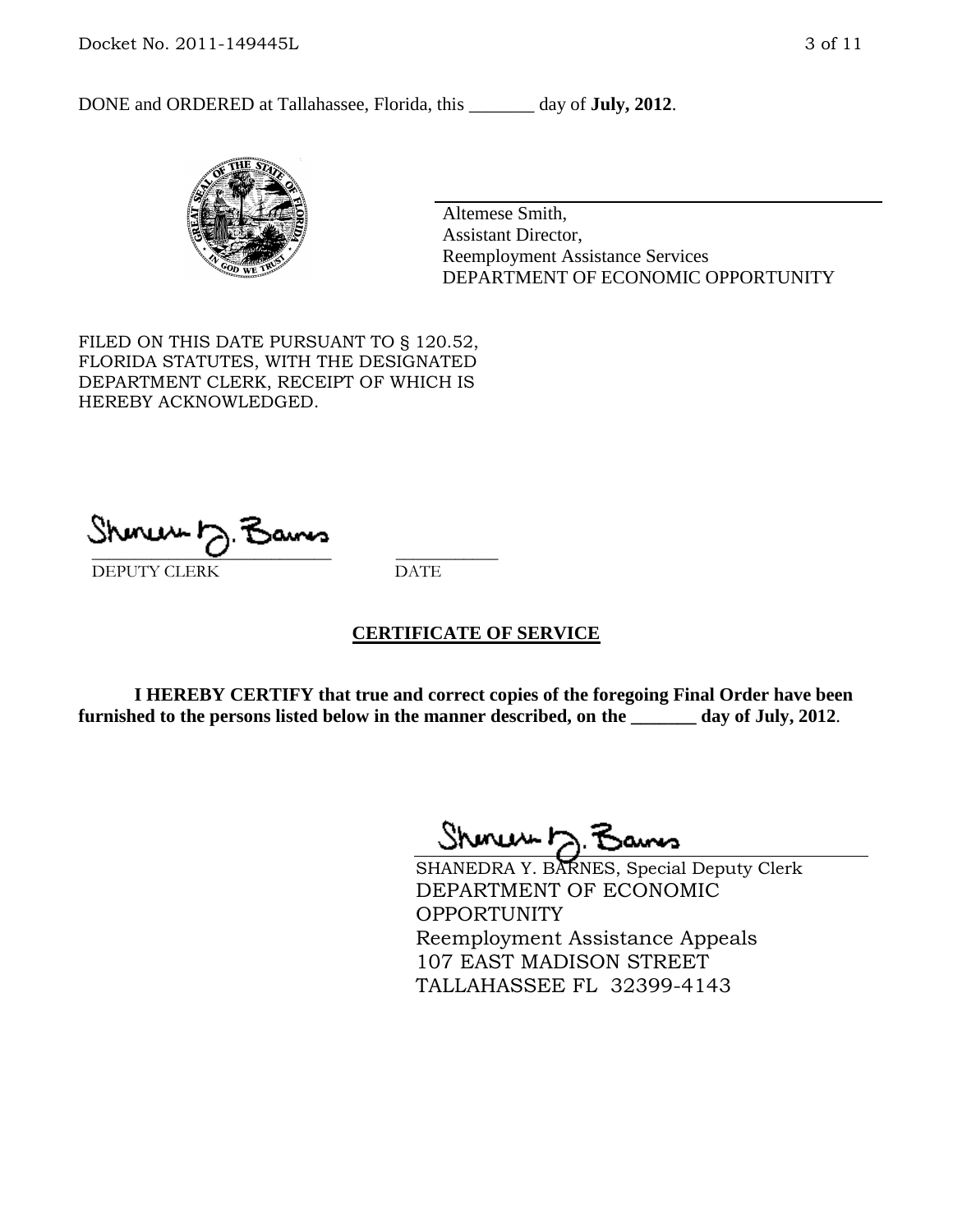By U.S. Mail:

SOUTHEAST HEALTH AND REHABILITATION CENTER INC ATTN KEITH MCCOY 318 S STATE ROAD 7 MARGATE FL 33068-5703

MAXINE DAVIE 2690 SOMERSET DRIVE APT 111 LAUDERDALE LAKES FL 33311

DEPARTMENT OF REVENUE ATTN: VANDA RAGANS - CCOC #1 4624 5050 WEST TENNESSEE STREET TALLAHASSEE FL 32399

MAITLAND TAX ATTN GORDON HERGET SUITE 160 2301 MAITLAND CENTER PARKWAY MAITLAND FL 32751-4192

State of Florida DEPARTMENT OF ECONOMIC OPPORTUNITY c/o Department of Revenue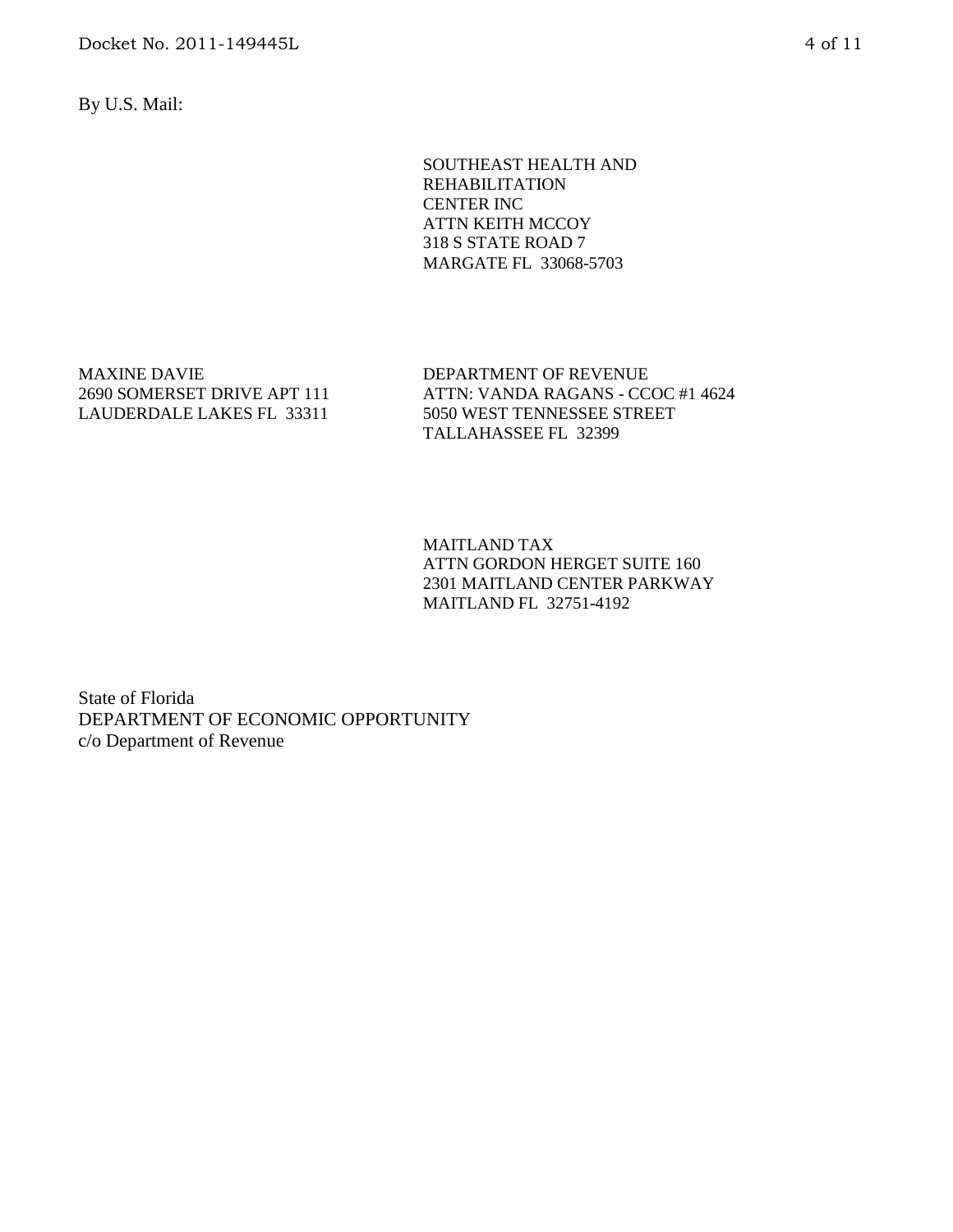## **DEPARTMENT OF ECONOMIC OPPORTUNITY Unemployment Compensation Appeals**

MSC 347 CALDWELL BUILDING 107 EAST MADISON STREET TALLAHASSEE FL 32399-4143

#### **PETITIONER:**

Employer Account No. - 2735084 SOUTHEAST HEALTH AND REHABILITATION CENTER INC ATTEN KEITH MCCOY 318 S STATE ROAD 7 MARGATE FL 33068-5703

> **PROTEST OF LIABILITY DOCKET NO. 2011-149445L**

#### **RESPONDENT:**

State of Florida DEPARTMENT OF ECONOMIC **OPPORTUNITY** c/o Department of Revenue

# **RECOMMENDED ORDER OF SPECIAL DEPUTY**

TO: Assistant Director, Interim Executive Director, Unemployment Compensation Services DEPARTMENT OF ECONOMIC OPPORTUNITY

This matter comes before the undersigned Special Deputy pursuant to the Petitioner's protest of the Respondent's determination dated October 11, 2011.

After due notice to the parties, a telephone hearing was held on June 5, 2012. The Petitioner, represented by the Petitioner's president, appeared and testified. The Respondent, represented by a Department of Revenue Tax Specialist, appeared and testified. The Joined Party appeared and testified.

The record of the case, including the recording of the hearing and any exhibits submitted in evidence, is herewith transmitted. Proposed Findings of Fact and Conclusions of Law were not received.

#### **Issue:**

Whether services performed for the Petitioner by the Joined Party and other individuals constitute insured employment pursuant to Sections 443.036(19), 443.036(21); 443.1216, Florida Statutes, and if so, the effective date of the liability.

NON-APPEARANCE: Whether there is good cause for proceeding with an additional hearing, pursuant to Florida Administrative Code Rule 73B-10.035(18).

## **Findings of Fact:**

1. The Petitioner is a corporation which operated a medical office that provided chiropractic and massage services until the business closed in March 2012. The Petitioner's president is not a licensed health professional. The Petitioner's president oversaw the daily operation of the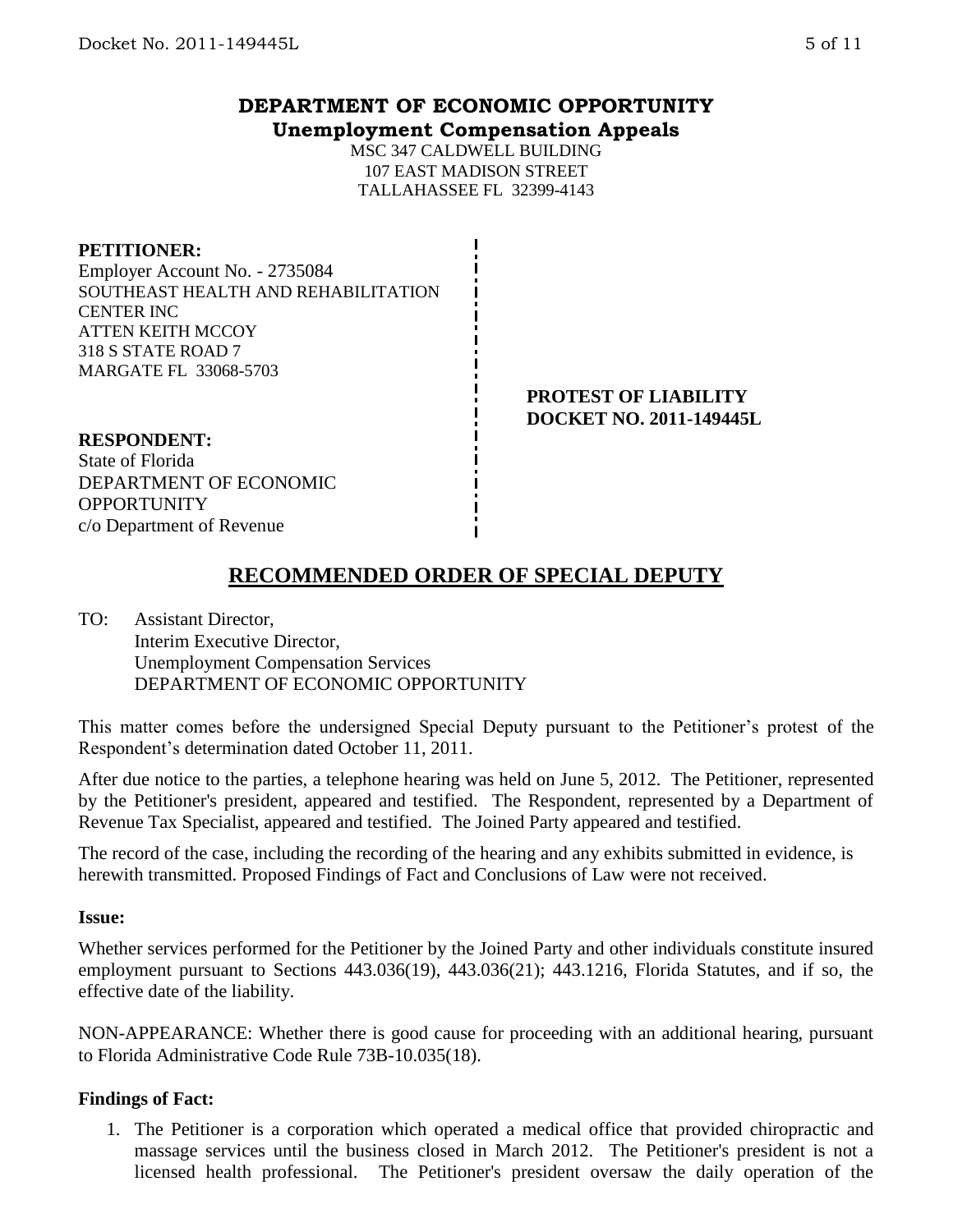business, however, he was not qualified to direct the services provided by the Chiropractor, who was classified by the Petitioner as the Petitioner's employee, or to direct the services provided to the Petitioner by other health care providers including the physical therapist and the massage therapists.

- 2. The Joined Party is a licensed massage therapist. In approximately 2000 the Petitioner engaged the Joined Party to provide massage therapy services to the Petitioner. At the time of hire the Petitioner told the Joined Party the days and hours of work and the hourly rate of pay. The Petitioner informed the Joined Party that the Petitioner does not withhold payroll taxes from the pay. The Joined Party worked for the Petitioner under those terms and conditions until approximately 2004 when the relationship ended. In approximately 2006 the Petitioner rehired the Joined Party under the same terms and conditions. There were no written agreements or contracts between the parties.
- 3. The Petitioner told the Joined Party that she was required to work Monday, Wednesday, and Friday from 9 AM until 12:30 PM and from 3 PM until 7 PM. If the Joined Party needed to take time off from work she was required to give the Petitioner advance notice so that the Petitioner could arrange for another massage therapist to perform the work.
- 4. All of the Joined Party's work was performed in the Petitioner's office, on the Petitioner's patients, during the Petitioner's regular business hours. The Petitioner provided the massage room, treatment table, therapy equipment, and all supplies that were needed to perform the work. In 2000 the Petitioner provided the Joined Party with three uniforms. Thereafter, the Joined Party purchased her own uniforms. At one point in time the Joined Party requested business cards. The Petitioner provided the business cards which listed the Petitioner's name as well as the Joined Party's name. The Joined Party did not have any expenses in connection with the work.
- 5. At the time of hire the Joined Party was not familiar with the Petitioner's equipment and training was provided concerning how to use the equipment. The Chiropractor observed the Joined Party while she performed massages and provided direction on occasion. The Joined Party also was required to assist the physical therapist. When the Joined Party assisted the physical therapist, the physical therapist told her what to do and how to do it. The Joined Party's immediate supervisor was considered to be the Office Manager.
- 6. The Joined Party was required to personally perform the work. She was not allowed to hire others to perform the work for her.
- 7. The Joined Party was required to complete and turn in a weekly time sheet. The Petitioner paid the Joined Party based on the hours reported by the Joined Party. The Petitioner determined the hourly rate of pay. On several occasions the Joined Party requested an increase in the hourly rate of pay. On most of those occasions the Joined Party's requests were denied.
- 8. The Petitioner paid the Joined Party on a weekly basis. No taxes were withheld from the pay and the Petitioner did not provide any fringe benefits such as medical insurance, retirement benefits, paid holidays, or paid vacations. At the end of each year the Petitioner reported the Joined Party's earnings on Form 1099-MISC as nonemployee compensation.
- 9. The Joined Party did not have any investment in a business, did not have an occupational or business license, did not advertise or offer services to the general public, and did not have business liability insurance or malpractice insurance. The Joined Party did not perform services for other medical offices and did not operate her own business. The Joined Party worked exclusively for the Petitioner except when she performed massages for family or friends. The Joined Party always believed that she was the Petitioner's employee.
- 10. Either party had the right to terminate the relationship at any time without incurring liability for breach of contract. The Petitioner terminated the relationship on or about August 24, 2011.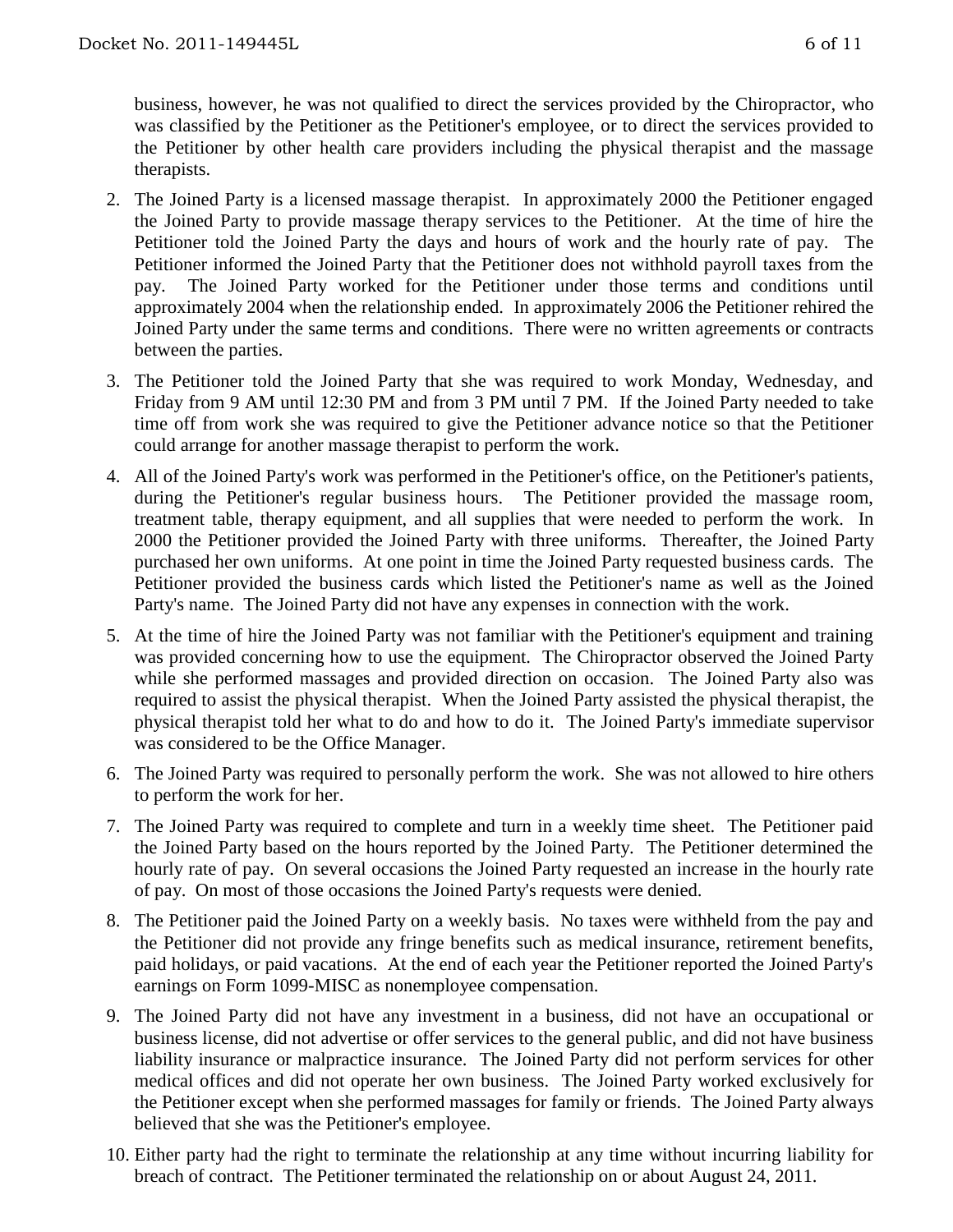- 11. The Joined Party filed an initial claim for unemployment compensation benefits effective August 21, 2011. When the Joined Party did not receive credit for her earnings a *Request for Reconsideration of Monetary Determination* was filed and an investigation was assigned to the Department of Revenue to determine if the Joined Party performed services as an employee or as an independent contractor. By determination dated October 11, 2011, the Department of Revenue determined that the Joined Party and other individuals performing services for the Petitioner as massage therapists were the Petitioner's employees retroactive to March 1, 2008. The Petitioner filed a timely protest by mail postmarked October 31, 2011.
- 12. Pursuant to the Petitioner's appeal a telephone hearing was scheduled to be held on January 23, 2012. The special deputy contacted the Petitioner's office but was informed that neither the president nor the Office Manager were in. A *Recommended Order of Dismissal* was mailed to the Petitioner on January 24, 2012, recommending that the Petitioner's protest be dismissed because the Petitioner failed to prosecute the appeal. The Petitioner requested that the protest be reopened by letter dated February 6, 2012. The Petitioner was not able to participate in the January 23, 2012, hearing due to a family medical emergency.

## **Conclusions of Law:**

- 13. Rule 73B-10.035, Florida Administrative Code, provides:
	- (18) Request to Re-Open Proceedings. Upon written request of the Petitioner or upon the special deputy's own motion, the special deputy will for good cause rescind a Recommended Order to dismiss the case and reopen the proceedings. Upon written request of the Respondent or Joined Party, or upon the special deputy's own motion, the special deputy may for good cause rescind a Recommended Order and reopen the proceedings if the party did not appear at the most recently scheduled hearing and the special deputy entered a recommendation adverse to the party. The special deputy will have the authority to reopen an appeal under this rule provided that the request is filed or motion entered within the time limit permitted to file exceptions to the Recommended Order. A threshold issue to be decided at any hearing held to consider allowing the entry of evidence on the merits of a case will be whether good cause exists for a party's failure to attend the previous hearing. If good cause is found, the special deputy will proceed on the merits of the case. If good cause is not found, the Recommended Order will be reinstated.
- 14. Rule 73B-10.035(19)(c), Florida Administrative Code, provides that any party aggrieved by the Recommended Order may file written exceptions to the Director or the Director's designee within 15 days of the mailing date of the Recommended Order.
- 15. The Petitioner's president was prevented from participating in the January 23, 2012, hearing due to a medical problem involving a family member. The reason for the Petitioner's absence from the hearing was unanticipated and beyond the Petitioner's control. The Petitioner made a timely request for reopening. Thus, good cause has been established.
- 16. The issue in this case, whether services performed for the Petitioner by the Joined Party and other individuals as massage therapists constitute employment subject to the Florida Unemployment Compensation Law, is governed by Chapter 443, Florida Statutes. Section 443.1216(1)(a)2., Florida Statutes, provides that employment subject to the chapter includes service performed by individuals under the usual common law rules applicable in determining an employer-employee relationship.
- 17. The Supreme Court of the United States held that the term "usual common law rules" is to be used in a generic sense to mean the "standards developed by the courts through the years of adjudication." United States v. W.M. Webb, Inc., 397 U.S. 179 (1970).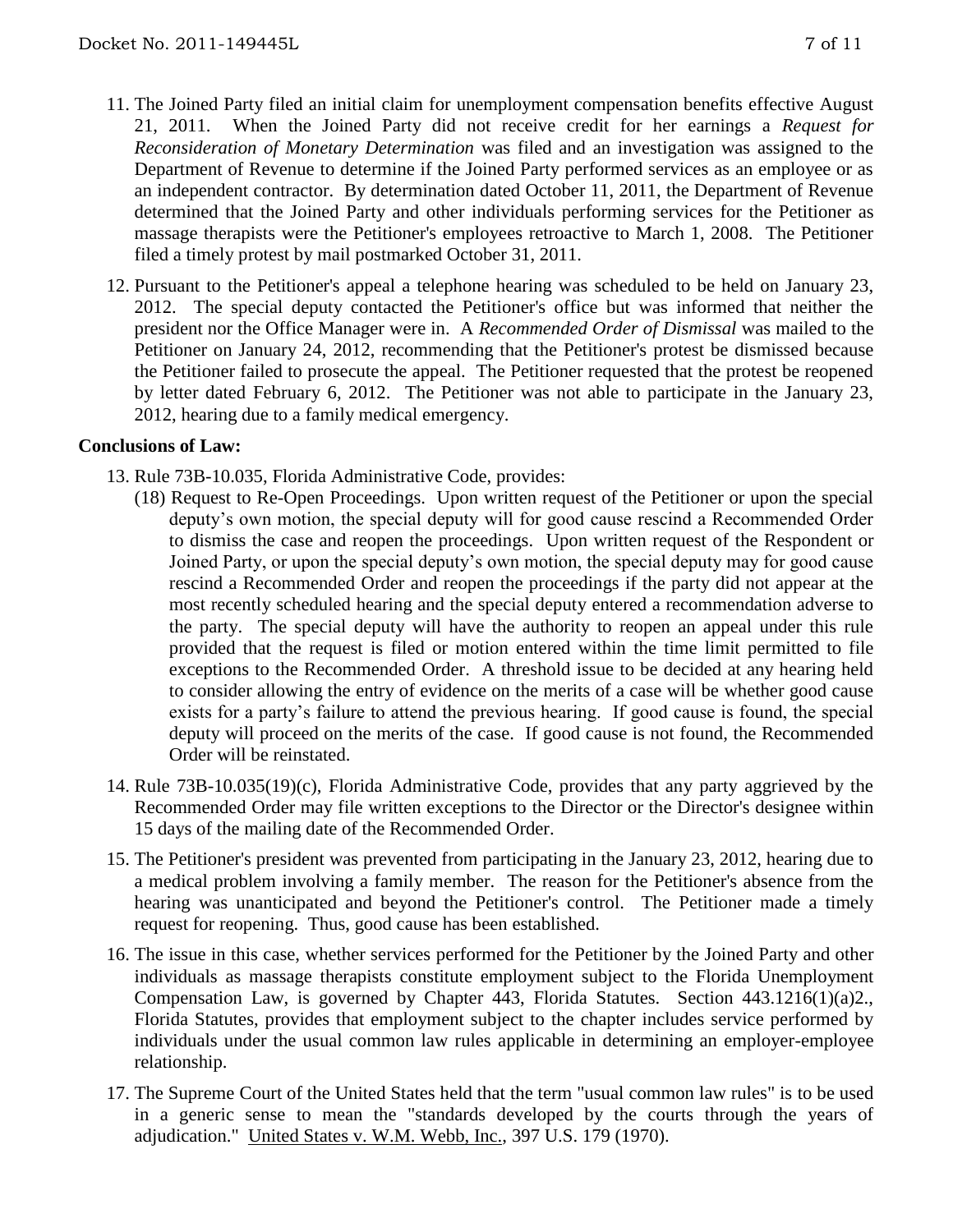- 18. The Supreme Court of Florida adopted and approved the tests in 1 Restatement of Law, Agency 2d Section 220 (1958), for use to determine if an employment relationship exists. See Cantor v. Cochran, 184 So.2d 173 (Fla. 1966); Miami Herald Publishing Co. v. Kendall, 88 So.2d 276 (Fla. 1956); Magarian v. Southern Fruit Distributors, 1 So.2d 858 (Fla. 1941); see also Kane Furniture Corp. v. R. Miranda, 506 So.2d 1061 (Fla. 2d DCA 1987). In Brayshaw v. Agency for Workforce Innovation, et al; 58 So.3d 301 (Fla. 1st DCA 2011) the court stated that the statute does not refer to other rules or factors for determining the employment relationship and, therefore, the Department is limited to applying only Florida common law in determining the nature of an employment relationship.
- 19. Restatement of Law is a publication, prepared under the auspices of the American Law Institute, which explains the meaning of the law with regard to various court rulings. The Restatement sets forth a nonexclusive list of factors that are to be considered when judging whether a relationship is an employment relationship or an independent contractor relationship.
- 20. 1 Restatement of Law, Agency 2d Section 220 (1958) provides:
	- (1) A servant is a person employed to perform services for another and who, in the performance of the services, is subject to the other's control or right of control.
	- (2) The following matters of fact, among others, are to be considered:
		- (a) the extent of control which, by the agreement, the business may exercise over the details of the work;
		- (b) whether or not the one employed is engaged in a distinct occupation or business;
		- (c) the kind of occupation, with reference to whether, in the locality, the work is usually done under the direction of the employer or by a specialist without supervision;
		- (d) the skill required in the particular occupation;
		- (e) whether the employer or the worker supplies the instrumentalities, tools, and the place of work for the person doing the work;
		- (f) the length of time for which the person is employed;
		- $(g)$  the method of payment, whether by the time or by the job;
		- (h) whether or not the work is a part of the regular business of the employer;
		- (i) whether or not the parties believe they are creating the relation of master and servant;
		- (j) whether the principal is or is not in business.
- 21. Comments in the Restatement explain that the word "servant" does not exclusively connote manual labor, and the word "employee" has largely replaced "servant" in statutes dealing with various aspects of the working relationship between two parties.
- 22. In Department of Health and Rehabilitative Services v. Department of Labor & Employment Security, 472 So.2d 1284 (Fla. 1<sup>st</sup> DCA 1985) the court confirmed that the factors listed in the Restatement are the proper factors to be considered in determining whether an employer-employee relationship exists. However, in citing La Grande v. B&L Services, Inc., 432 So.2d 1364, 1366 (Fla. 1st DCA 1983), the court acknowledged that the question of whether a person is properly classified an employee or an independent contractor often can not be answered by reference to "hard and fast" rules, but rather must be addressed on a case-by-case basis.
- 23. In Keith v. News & Sun Sentinel Co., 667 So.2d 167 (Fla. 1995) the Court held that in determining the status of a working relationship, the agreement between the parties should be examined if there is one. In providing guidance on how to proceed absent an express agreement the Court stated "In the event that there is no express agreement and the intent of the parties can not be otherwise determined, courts must resort to a fact specific analysis under the Restatement based on the actual practice of the parties."
- 24. The Petitioner's business was to provide chiropractic and massage services to the Petitioner's patients. The Joined Party provided the massage services to the Petitioner's patients, in the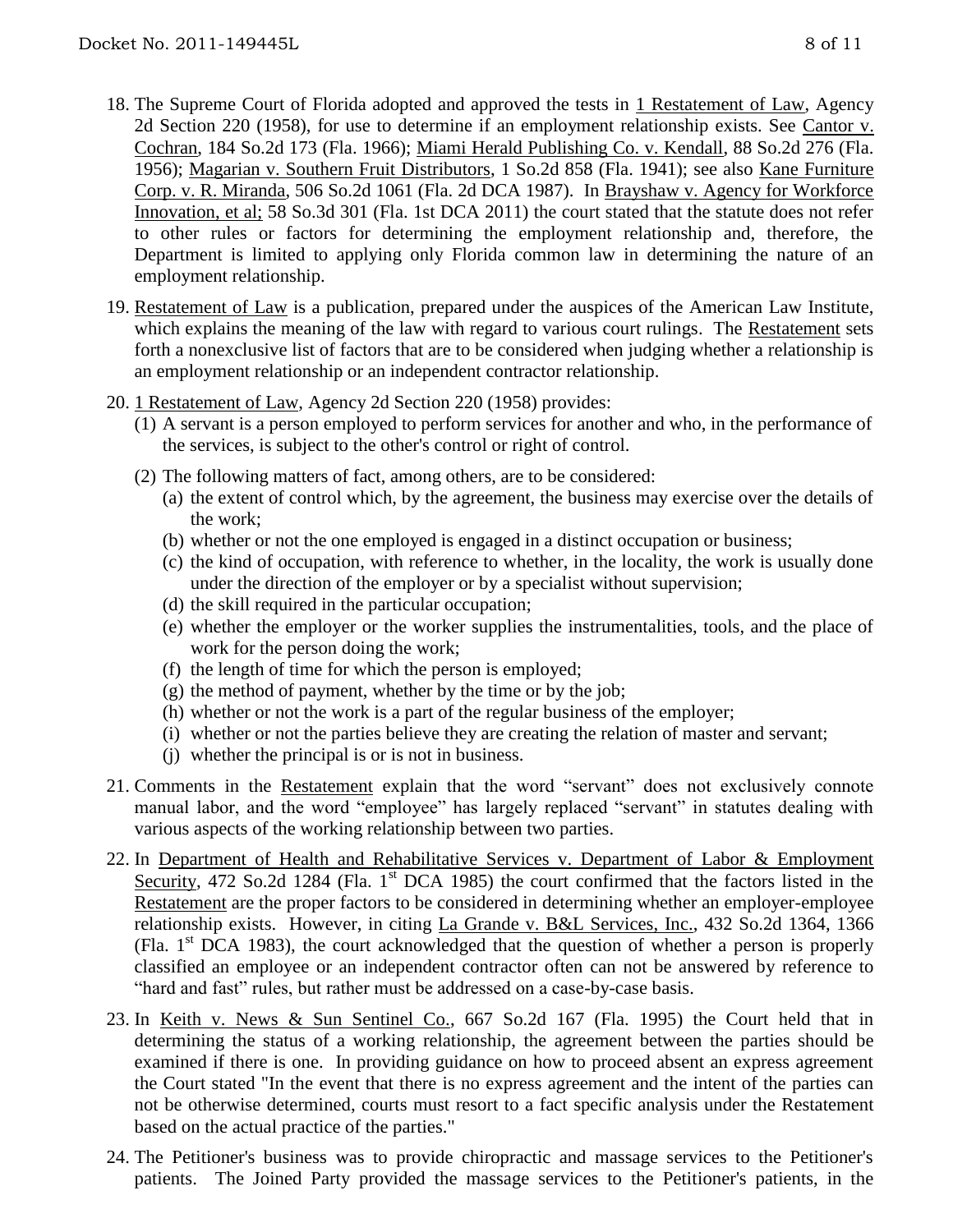Petitioner's office, during the Petitioner's regular business hours. The Petitioner provided the place of work and all equipment and supplies that were needed to complete the work. The Joined Party did not have any investment in a business and did not have any expenses in connection with the work. The services provided by the Joined Party were not separate and distinct from the Petitioner's business but were a necessary and integral part of the Petitioner's business.

- 25. The Petitioner's president argues that, since he is not a licensed health care provider, the Petitioner did not have the right to direct how the work was to be performed. Contrary to that argument the evidence reveals that the chiropractor was classified by the Petitioner as the Petitioner's employee. The Petitioner delegated the responsibility of directing and controlling the manner in which the Joined Party performed her work to the chiropractor and to the physical therapist. In James v. Commissioner, 25 T.C. 1296, 1301 (1956), the court stated in holding that a doctor was an employee of a hospital "The methods by which professional men work are prescribed by the techniques and standards of their professions. No layman should dictate to a lawyer how to try a case or to a doctor how to diagnose a disease. Therefore, the control of an employer over the manner in which professional employees shall conduct the duties of their positions must necessarily be more tenuous and general than the control over the non-professional employees."
- 26. The Petitioner determined the Joined Party's days and hours of work. The Petitioner controlled both the method of pay, by time worked rather than by the job or based on production, and the rate of pay. The Petitioner controlled the financial aspects of the relationship. The fact that the Petitioner chose not to withhold payroll taxes from the pay or to provide fringe benefits normally associated with employment relationships does not, standing alone, establish an independent contractor relationship.
- 27. The Joined Party initially performed services for the Petitioner for a period of approximately four years. Following a separation of approximately two years the Joined Party was rehired under similar terms and conditions. The Joined Party last performed services for the Petitioner for a period of approximately five years until the Petitioner terminated the relationship in August 2011. Either party had the right to terminate the relationship at any time without incurring liability for breach of contract. These facts reveal the existence of an at-will relationship of relative permanence, typical of an employer-employee relationship. In Cantor v. Cochran, 184 So.2d 173 (Fla. 1966), the court in quoting 1 Larson, Workmens' Compensation Law, Section 44.35 stated: "The power to fire is the power to control. The absolute right to terminate the relationship without liability is not consistent with the concept of independent contractor, under which the contractor should have the legal right to complete the project contracted for and to treat any attempt to prevent completion as a breach of contract."
- 28. The Petitioner controlled what work was performed, when it was performed, where it was performed, and how it was performed. In Adams v. Department of Labor and Employment Security, 458 So.2d 1161 (Fla. 1st DCA 1984), the Court held that if the person serving is merely subject to the control of the person being served as to the results to be obtained, he is an independent contractor. If the person serving is subject to the control of the person being served as to the means to be used, he is not an independent contractor. It is the right of control, not actual control or interference with the work which is significant in distinguishing between an independent contractor and a servant. The Court also determined that the Department had authority to make a determination applicable not only to the worker whose unemployment benefit application initiated the investigation, but to all similarly situated workers.
- 29. It is concluded that the services performed for the Petitioner by the Joined Party and other individuals as massage therapists constitute insured employment.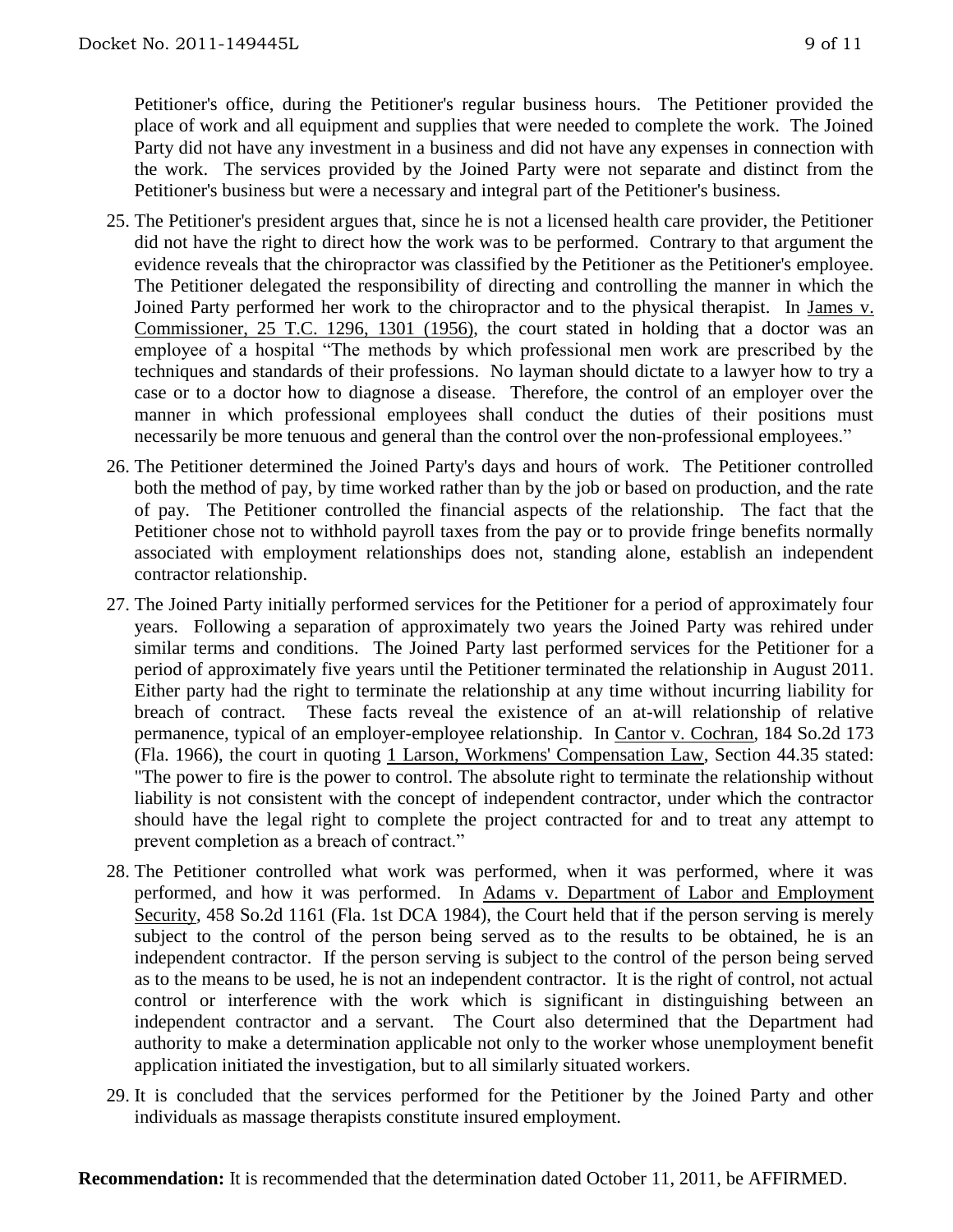Respectfully submitted on June 8, 2012.



R. O. SMITH, Special Deputy Office of Appeals

A party aggrieved by the *Recommended Order* may file written exceptions to the Director at the address shown above within fifteen days of the mailing date of the *Recommended Order*. Any opposing party may file counter exceptions within ten days of the mailing of the original exceptions. A brief in opposition to counter exceptions may be filed within ten days of the mailing of the counter exceptions. Any party initiating such correspondence must send a copy of the correspondence to each party of record and indicate that copies were sent.

Una parte que se vea perjudicada por la *Orden Recomendada* puede registrar excepciones por escrito al Director Designado en la dirección que aparece arriba dentro de quince días a partir de la fecha del envío por correo de la *Orden Recomendada*. Cualquier contraparte puede registrar contra-excepciones dentro de los diez días a partir de la fecha de envió por correo de las excepciones originales. Un sumario en oposición a contra-excepciones puede ser registrado dentro de los diez días a partir de la fecha de envío por correo de las contra-excepciones. Cualquier parte que dé inicio a tal correspondencia debe enviarle una copia de tal correspondencia a cada parte contenida en el registro y señalar que copias fueron remitidas.

Yon pati ke *Lòd Rekòmande* a afekte ka prezante de eksklizyon alekri bay Direktè Adjwen an lan adrès ki parèt anlè a lan yon peryòd kenz jou apati de dat ke *Lòd Rekòmande* a te poste a. Nenpòt pati ki fè opozisyon ka prezante objeksyon a eksklizyon yo lan yon peryòd dis jou apati de lè ke objeksyon a eksklizyon orijinal yo te poste. Yon dosye ki prezante ann opozisyon a objeksyon a eksklizyon yo, ka prezante lan yon peryòd dis jou apati de dat ke objeksyon a eksklizyon yo te poste. Nenpòt pati ki angaje yon korespondans konsa dwe voye yon kopi kourye a bay chak pati ki enplike lan dosye a e endike ke yo te voye kopi yo.

SHANEDRA Y. BARNES, Special Deputy Clerk

**Date Mailed: June 8, 2012**

Copies mailed to: Petitioner Respondent Joined Party

> MAXINE DAVIE 2690 SOMERSET DRIVE APT 111 LAUDERDALE LAKES FL 33311

DEPARTMENT OF REVENUE ATTN: VANDA RAGANS - CCOC #1 4624 5050 WEST TENNESSEE STREET TALLAHASSEE FL 32399